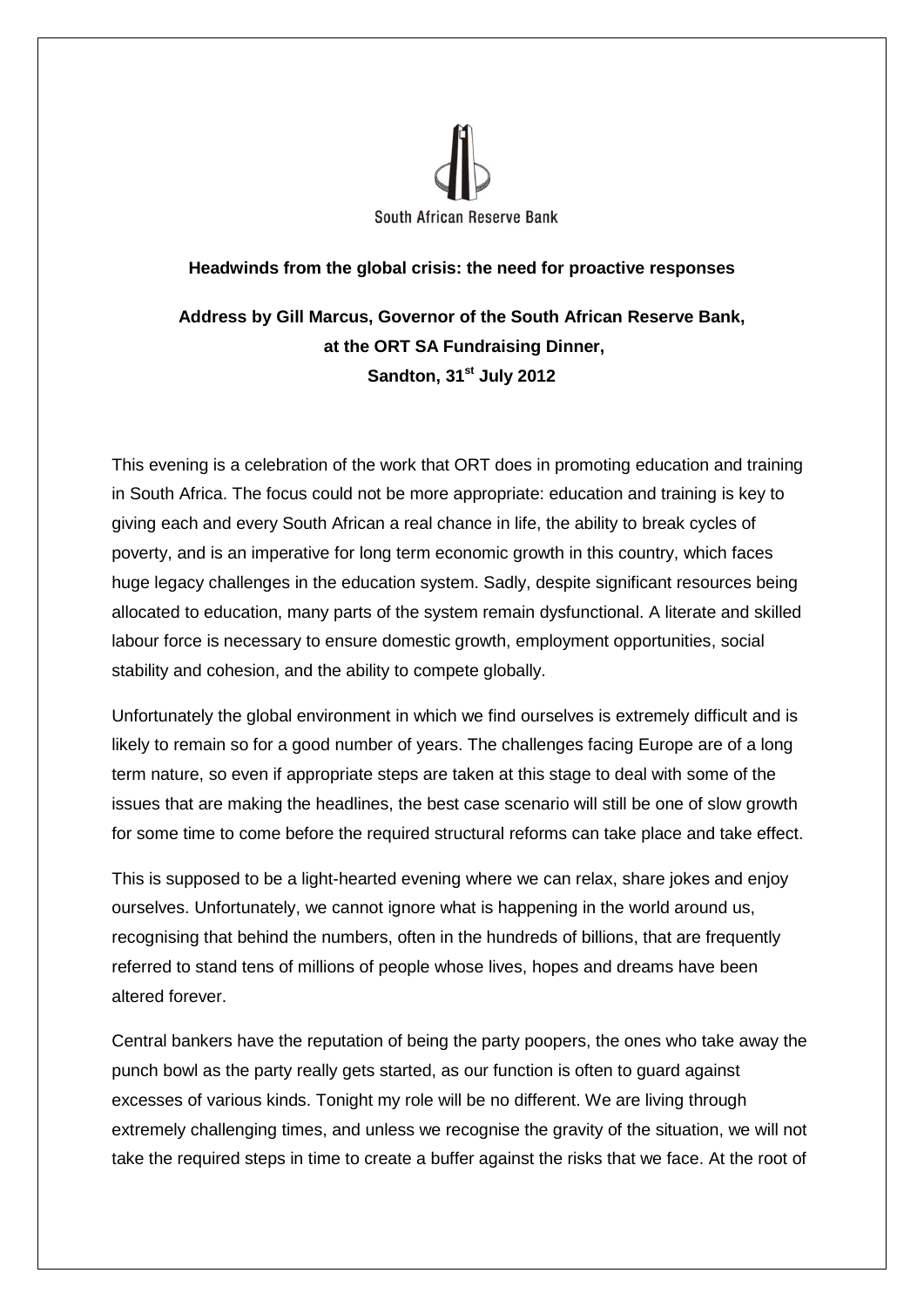the problem is the global economy, but underlying problems and the structure of our own economy and society will shape how the global downturn will impact on us.

The recent data coming out of the world economy makes depressing reading. In the last two weeks or so alone we learned the following: the UK economy contracted by 0,7 per cent in the second quarter (an annualised rate of -2,8 per cent), far more than expected, and remains in recession; the US economy grew at an annualised rate of 1,5 per cent in the second quarter, about half its potential growth rate, and is in danger of falling over its selfinduced fiscal cliff; German business confidence declined for the third successive month, far more than expected, to its lowest level in two years; Eurozone business declined to a three year low in July, while almost half of the members countries are experiencing negative growth; unemployment in the Eurozone reached new euro-era highs at 11,1 per cent in May, with youth unemployment in excess of 22 per cent; spreads on Spanish and Italian sovereign debt have reached new and unsustainable highs; the global PMI is now indicating a global contraction; and systemically important emerging markets, until recently the main ray of hope in a dismal world, are also slowing markedly, particularly China, India and Brazil. The litany is almost endless.

If you were hoping for some countervailing good news, it has been hard to find. Perhaps we can point to remarks by the ECB Chairman, Mario Draghi, that the ECB would "do what it takes" to safeguard the euro generated a relief rally in global financial markets late last week. But we would be fooling ourselves if we think that the problems are over. Verbal intervention by central banks can have an impact, but the sustainability of these effects will be dependent on evidence that their words can be backed up with deeds. Until the substance of such assurances materialise, we are likely to see continued volatility as markets react to good news, more in hope than anything else, only to be disappointed and to revise their assessment soon after. The ECB is a central part of the solution, but it cannot act unilaterally to extend its mandate, and getting agreement on these issues at a political level is far more complex.

Perhaps some other relatively good news is that the downward revisions in July by the International Monetary Fund (IMF) to its global growth forecasts were relatively modest- by 0,1 and 0,2 for this year and next year respectively. But we can take cold comfort from the size of the revision. Of concern is that the downside risks are seen to "loom large", as the forecasts are predicated on a number of conditions, one of which seems unlikely to be met very soon: namely that "there is sufficient policy action to allow financial conditions in the euro area to ease ..." According to the IMF, the situation in the Eurozone will "likely remain precarious until all policy action needed for a resolution of the crisis has been taken".

 $\overline{2}$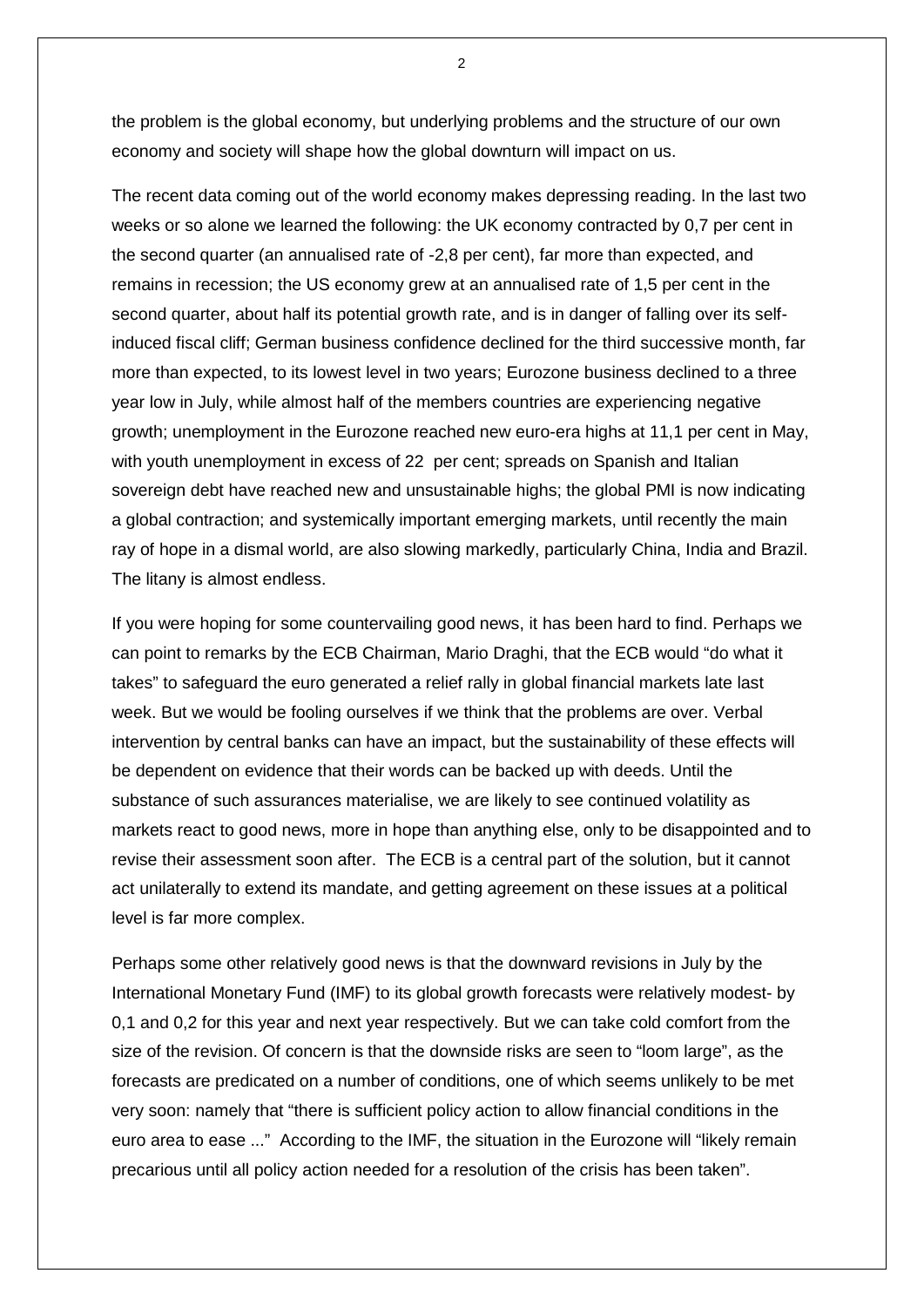There seems to be no near-term or easy solution in sight, as the problems are multifaceted, and there is no agreement within the euro area as to how to go forward. Indeed there is no agreement among economists either. And as the situation worsens, negative feedback loops intensify. The underlying problems involve three distinct but interrelated problems: a sovereign debt crisis, a systemic banking crisis and a growth crisis, which have combined in a way that has significantly increased unemployment. But while everyone will agree that there is a growth crisis, analysts differ as to the causes and therefore the cures for this.

Much of the focus is on the fiscal side, with many seeing the solution being one of fiscal austerity all round. However, as Paul Krugman and Richard Layard have recently argued in their "manifesto for common sense", the crisis did not originate in the public sector, but rather, expanding public sector deficits were a consequence of the bursting of the unsustainable private sector expenditure bubbles which then contributed to reductions in output and tax revenues. They argue that the crisis, which originated in the advanced economies, was fundamentally one of excessive private sector expenditure, driven by excessive borrowing and lending and over-leveraging by banks. When the bubble burst, the public sector had to fill the expenditure gap. With the private sector still deleveraging, fiscal austerity will only intensify the downward growth spiral.

This can be clearly seen from the data of public sector deficits before and after the crisis. In 2007, the overall gross debt/GDP ratio of the euro area was 66,4 per cent. In 2011 it had risen to 87,4 per cent. If we look at some of the countries that have come under the spotlight recently, we see pre-crisis debt ratios at relatively modest levels in some cases, but accelerating significantly thereafter. For example in 2007 the Spanish debt ratio was 36,3 per cent but in 2011 had grown to 68,5 per cent; the debt ratio of Portugal increased from 68,3 per cent to 107,8 per cent; that of Ireland from 24,8 per cent to 108,2 per cent; that of Greece from 107,4 per cent to 165,3 per cent and the Italian ratio increased from 103,1 per cent to 120,1 per cent.

These data illustrate three important points: first, that sovereign debt crises in some countries did not originate in the public sector; that debt ratios can accelerate very quickly from seemingly benign and sustainable levels; and that any given level of debt may be seen to be sustainable, but if the bond markets change their view on this, spreads rise to the extent that the costs of servicing these deficits can rapidly turn sustainable deficits into unsustainable ones.

These debt ratios have increased because of widening current fiscal deficits in response to the crisis, and not necessarily because of previous excessively large deficits. For example, in 2007 Ireland and Spain had fiscal surpluses and the deficit/GDP ratio in Portugal and Italy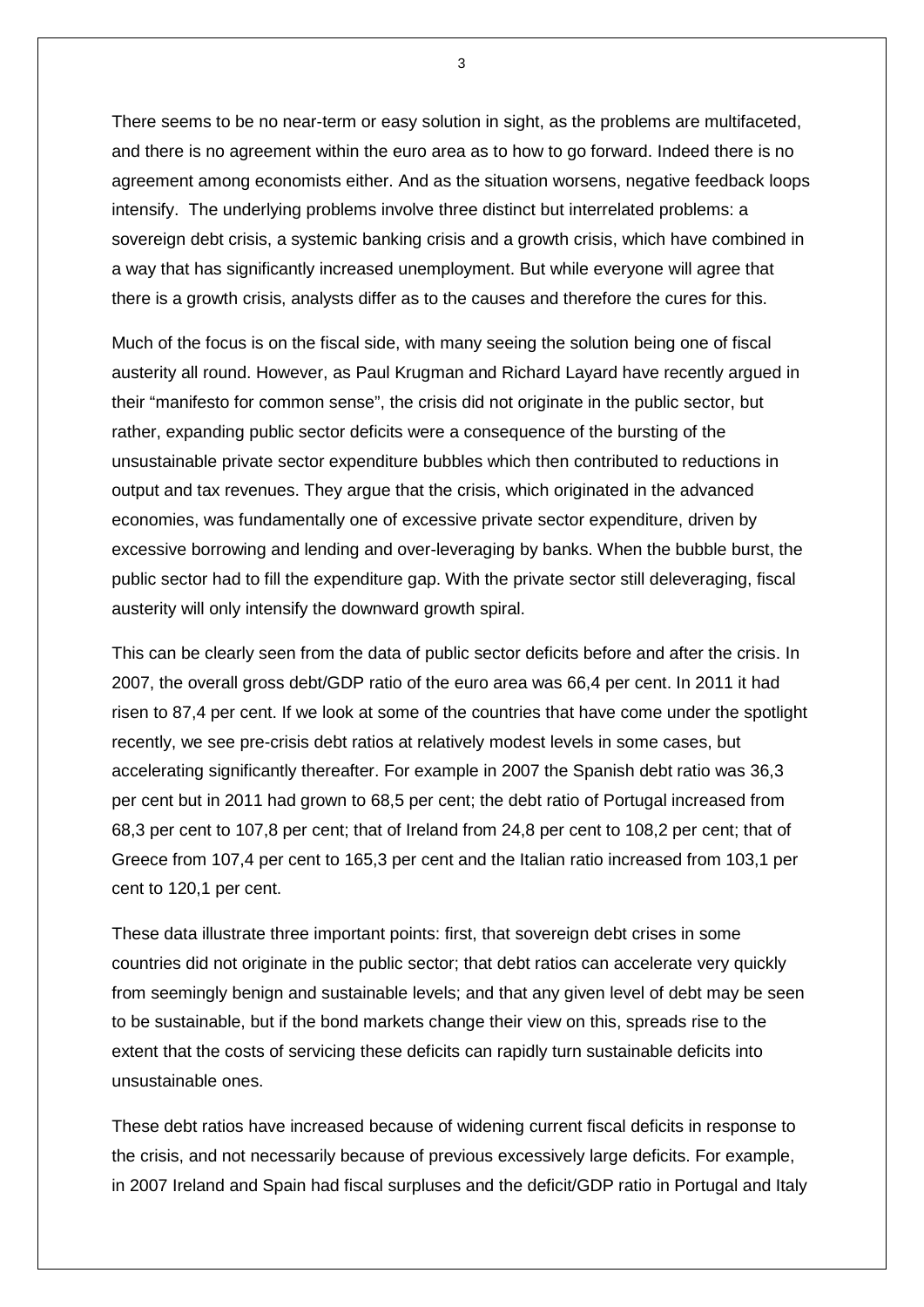were 3,1 per cent and 1,6 per cent respectively. Greece on the other hand already had a deficit of 6,5 per cent.

At a time of continued private sector and bank deleveraging, excessively deep public sector austerity is likely to generate and reinforce negative growth and debt dynamics: as growth falls, the debt to GDP ratio increases, and if debt is reduced too fast, growth will fall even more.

There is no doubt that some countries have excessive fiscal burdens and unsustainable fiscal positions. Those countries have to adjust, and take the pain, but a key question is over what time horizon. Nor does it mean that all countries should be following austerity measures. If they do, and the austerity measures proposed are excessive, it will only reinforce the global downturn. The pace of fiscal consolidation has to be more measured, and it is for governments and the central banks to ensure that their interventions keep the markets in check. As Krugman and Layard have argued, "at a time when the private sector is engaged in a collective effort to spend less, public policy should act as a stabilising force, attempting to sustain spending. At the very least, we should not be making things worse with big cuts in government spending or big increases in tax rates on ordinary people".

This does not mean that governments should go on a spending spree. More focus should be placed on the efficiency of government expenditure, to ensure that it is of the type that is likely to generate growth, and not simply be an irreversible increase of social expenditure. Furthermore, expenditure that is likely to crowd in private sector investment would be even more appropriate. But the focus does not need to be only on expenditure. Tax reductions or tax incentives, appropriately focused on growth-generating activities, for example on small businesses, would have a similar effect.

The sovereign debt crisis is intertwined with the banking crisis. Banks are major holders of sovereign debt, and they have seen the value of their holdings declining. At the same time, many banks had excessive exposures and leverage to the property market, particularly in Spain, and the property market bubble has since burst. In addition, the stricter global banking regulations, commonly referred to as Basel III, have imposed higher capital adequacy ratios on banks, and they are trying to achieve these by selling assets and reducing lending. The Spanish banking system in particular is under stress and requires a bail-out, which in turn will put further pressure on the Spanish fiscal position, as was the case in Ireland. One of the currently intractable issues in the Eurozone is whether the ECB can bail out these banks directly.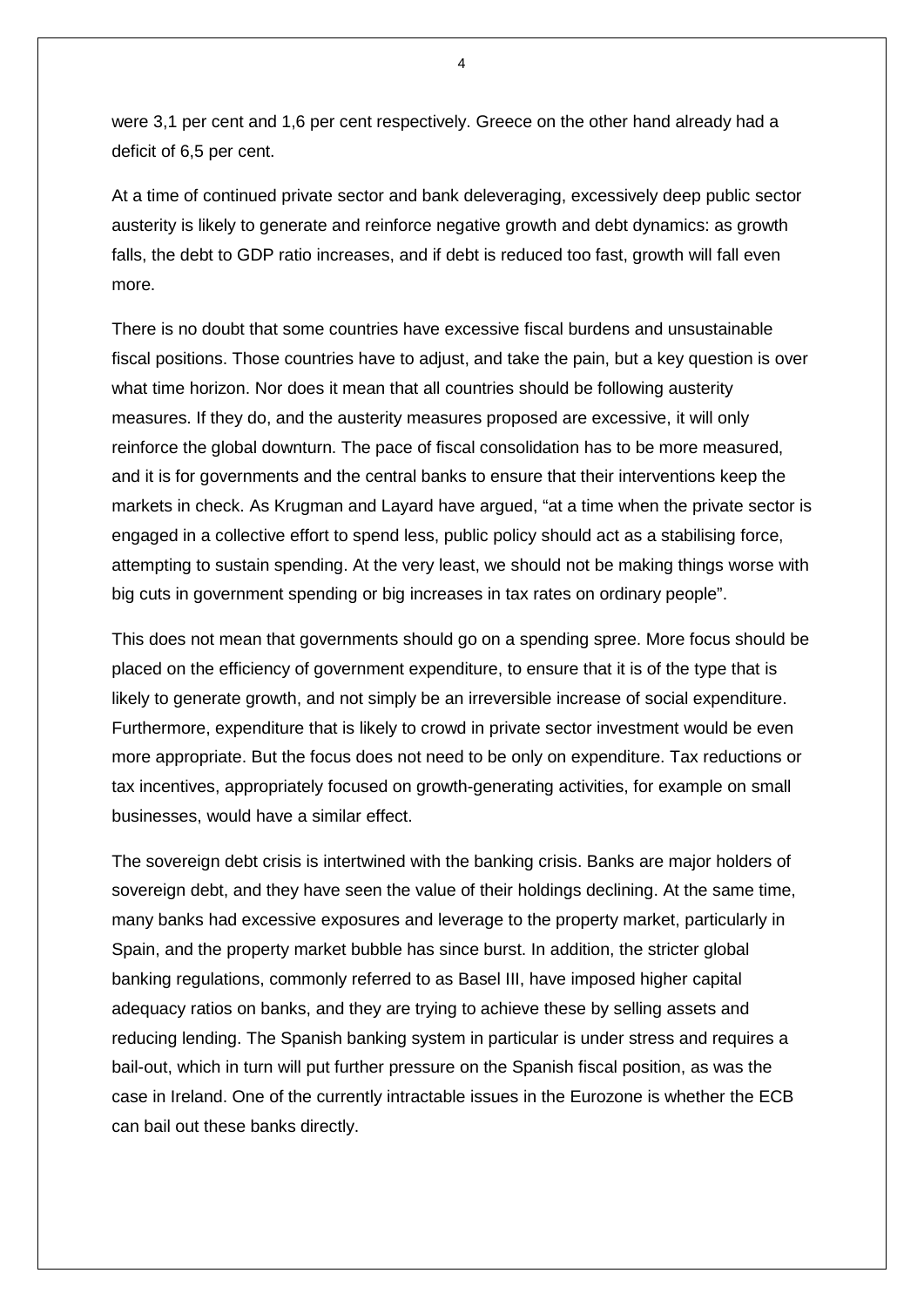Fiscal austerity and bank deleveraging, while contributing to the negative growth outlook in Europe, are not the only growth constraints. There is no doubt there is also a structural element to the Eurozone crisis, in part a result of very different structural features in the member states. After unification, the German economy underwent an extended period of restructuring. The economy became more efficient, more productive and competitive, particularly relative to many of its Eurozone partners. In the face of labour and product market inflexibility and higher wage growth in many of these countries, current account deficits were widening and were readily financed at low Eurozone rates of interest, given the prevailing assumption that all euro area sovereign bonds were the same. As we have seen, this assumption no longer holds, but the divergences in competitiveness remain.

It has been estimated that most of the peripheral European economies have lost competitiveness relative to Germany in the order of magnitude of between 20 to 30 per cent since the introduction of the euro. This is a longer term structural issue that is likely to take a while to reverse. But it is debatable whether the required increases in productivity, with associated significant wage and price declines and increased unemployment can occur without causing major social upheaval and this at a time when government safety nets are being cut back on. The adjustment will be that much more severe given the lack of an exchange rate policy lever.

An early resolution to the crisis is unlikely because there is a lack of trust at a number of levels. There is a lack of trust in the leadership of the Eurozone to take difficult decisions; there is a lack of trust between countries; there is a lack of trust of the banking system, and the recent revelations concerning Libor fixing and money laundering reinforce that lack of trust; and there is a lack of trust between banks, as evidenced in the dysfunctional nature of the interbank system in Europe. And as austerity measures bite ever deeper, there are limits to how much the electorate can take. Ultimately, the situation becomes increasingly economically and politically untenable.

As the Eurozone crisis impacts increasingly on the rest of the world, it again raises the question that was asked at the beginning of the crisis: can the emerging market economies decouple from the advanced economies? While there seems to be little doubt that the centre of gravity of the global economy is shifting eastwards, and the Asian economies as a bloc may be better able to withstand a renewed global downturn given increased intraregional trade, a complete decoupling is unlikely. Already a number of institutions have downgraded their emerging market growth forecasts and we have seen slowdowns in Asia and Latin America, including China, India and Brazil. In 2010 Brazil recorded an annual growth rate of 7,5 per cent. In 2011 this had moderated to 2,7 per cent, and in the first two quarters of this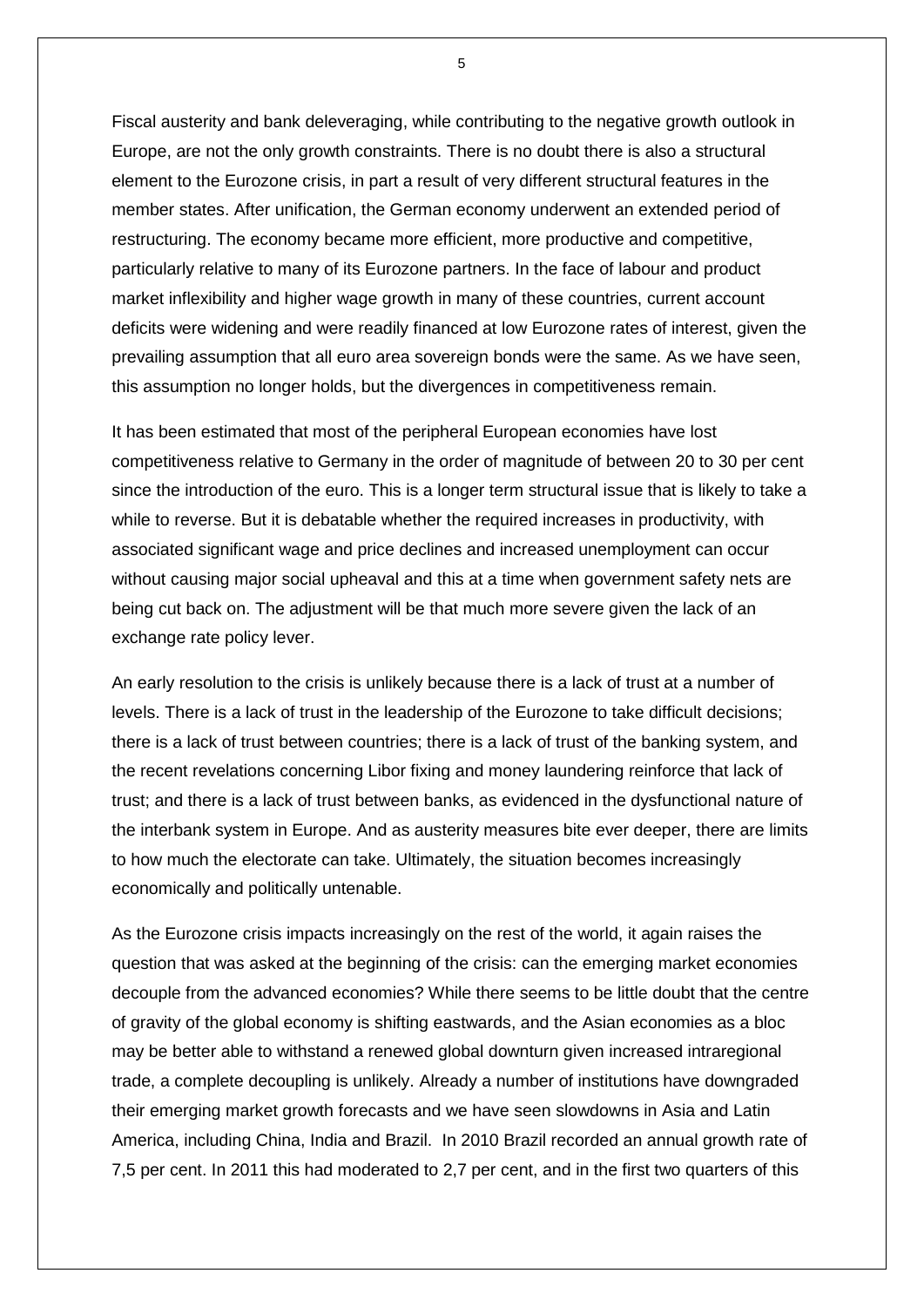year, annualised growth rates of 0,8 per cent were recorded. While Chinese growth of 7,6 per cent may seem extremely fast to us, we must bear in mind that it is significantly slower than the levels previously achieved, and further moderation is expected. A recent IMF Survey viewed the slowdown in China as having been initially self-induced, to correct overheating asset markets, but more recently is due to the effects of the global slowdown.

The channels of contagion to emerging markets from the slowdown in the advanced economies are likely to be similar to those experienced in 2008. We have already seen declining emerging market exports and weaker commodity prices, although what happens in China will be an important determinant of the outlook for commodity prices. In general it will be difficult to sustain growth in many emerging markets, particularly those that are non-food commodity exporters, as well as those that have strong manufactured export markets in the advanced economies. There is also some evidence that tightness in bank lending in Europe may be impacting on the cost and availability of trade financing as well, putting further pressure on trade.

Emerging markets are also being affected by the volatile risk perceptions in global financial markets and associated capital flows. In 2009/10, emerging markets were faced with strong capital inflows from advanced economies in search of yield. However, since the intensification of the Eurozone crisis in August 2011, the so-called risk-off scenarios have become dominant. During bouts of risk aversion, the overriding concern becomes security rather than yield, and investors are prepared to pay for such security as seen in the recent negative bond yields in Germany and the negative interest rates on bank accounts in Switzerland. As capital has moved to safe havens, a number of emerging market currencies, including those of Mexico and Brazil, have depreciated significantly. This will not provide a strong stimulus to export growth if the demand is not forthcoming, but may have inflationary consequences, which may limit monetary policy flexibility. For this reason some emerging market economies have intervened to prevent excessive depreciations.

Increased intraregional trade has been an important contributor to the resilience of the Asian economies. The recent emergence of sub-Saharan Africa as a significant growth region, with growth rates in excess of 5 per cent in the past 3 years, has been instrumental in helping cushion South African exports from the global crisis. In 2007, 36 per cent of South Africa's manufactured exports went to Europe, while 24 per cent went to Africa. In 2011, 29 per cent went to Europe and 34 per cent to Africa. Apart from direct trade, there has also been increased penetration of Africa by South African companies, particularly in the retail, construction and banking sectors, facilitated in part by more generous exchange control allowances for investment into the continent.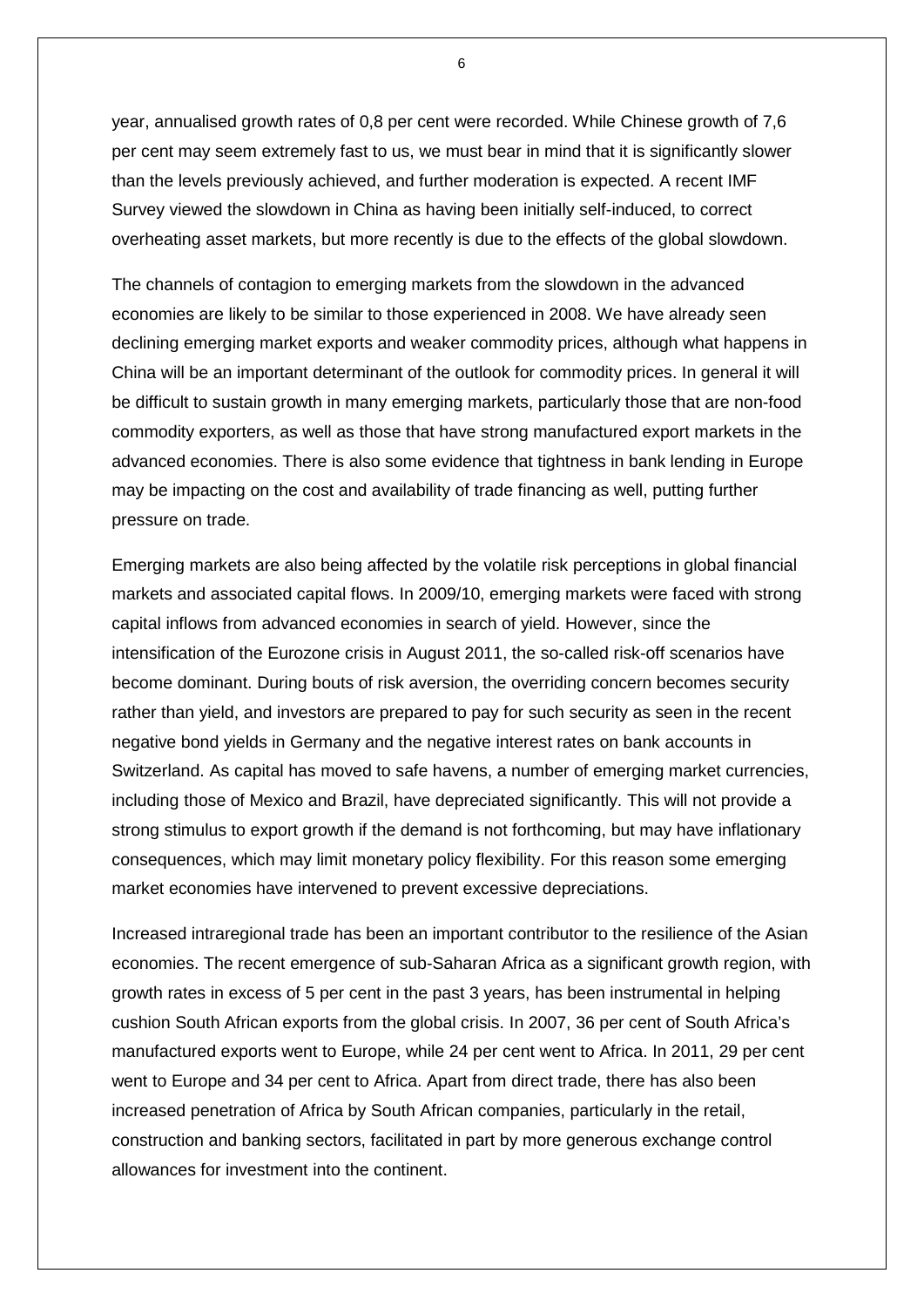Some of the reasons for the recent resilience of regional growth, highlighted by the IMF, include the fact that financial systems in Africa are relatively insulated from global financial developments with banks obtaining funds from domestic deposit bases rather than external sources; increased infrastructural expenditure; improved macroeconomic policy frameworks during the 2000s; fiscal policies generally being supportive of growth since 2009, with average fiscal deficits increasing by three percentage points in that year, with some consolidation (about 0,5 percentage points) since then; variations in monetary policy stances, depending on inflationary pressures; and until recently, relatively strong commodity prices.

However, although there is good news coming out of Africa, the continent will also be impacted by a global downturn, although as was the case in 2008/09, it may be relatively more insulated than other regions. But we cannot be complacent about it. Although growth in sub-Saharan Africa is faster than the global average, it is still lower than the pre-crisis level of around 6,5 per cent. According to the latest IMF Regional Economic Outlook (April 2012), growth in the region is expected to average 5,4 per cent in 2012 and 5,3 per cent in 2013. However, it is mainly the oil-exporting countries that are expected to have higher growth this year (7,1 per cent up from 6,0 per cent in 2011), as non-oil exporting middle income country growth is expected to decline from 4,3 per cent to 3,4 per cent in 2012, and low income countries more or less unchanged. Overall, the risks are seen to be on the downside due to global developments and their possible impact on commodity prices.

Natural resources and commodity exports remain the main growth driver for sub-Saharan Africa, and the region is therefore vulnerable to the global downturn through this channel. The recent increase in global food prices should, however, benefit African food exporters. Just under half of the 45 countries in sub-Saharan Africa are viewed as significant exporters of natural resources, and most of the remainder are dependent on agricultural commodity exports. About half of the region's exports are non-renewable natural resources, but seven countries are oil exporters and account for more than half the natural resource exports. Thirteen others have at least a quarter of their export proceeds coming from mining. Resource exports as a percent of non-resource GDP is 110 per cent in Angola; 68 per cent in DR Congo; 116 per cent in Gabon; 54 per cent in Nigeria; 38 per cent in Botswana; 52 per cent in Zambia and 8,6 per cent in South Africa.

The impact of the global downturn on South Africa is already evident. Growth has been below potential and moderating, with a progressive downward revision of growth forecasts. In the middle of 2011, the Bank was forecasting a growth rate of 3,9 per cent for 2012 and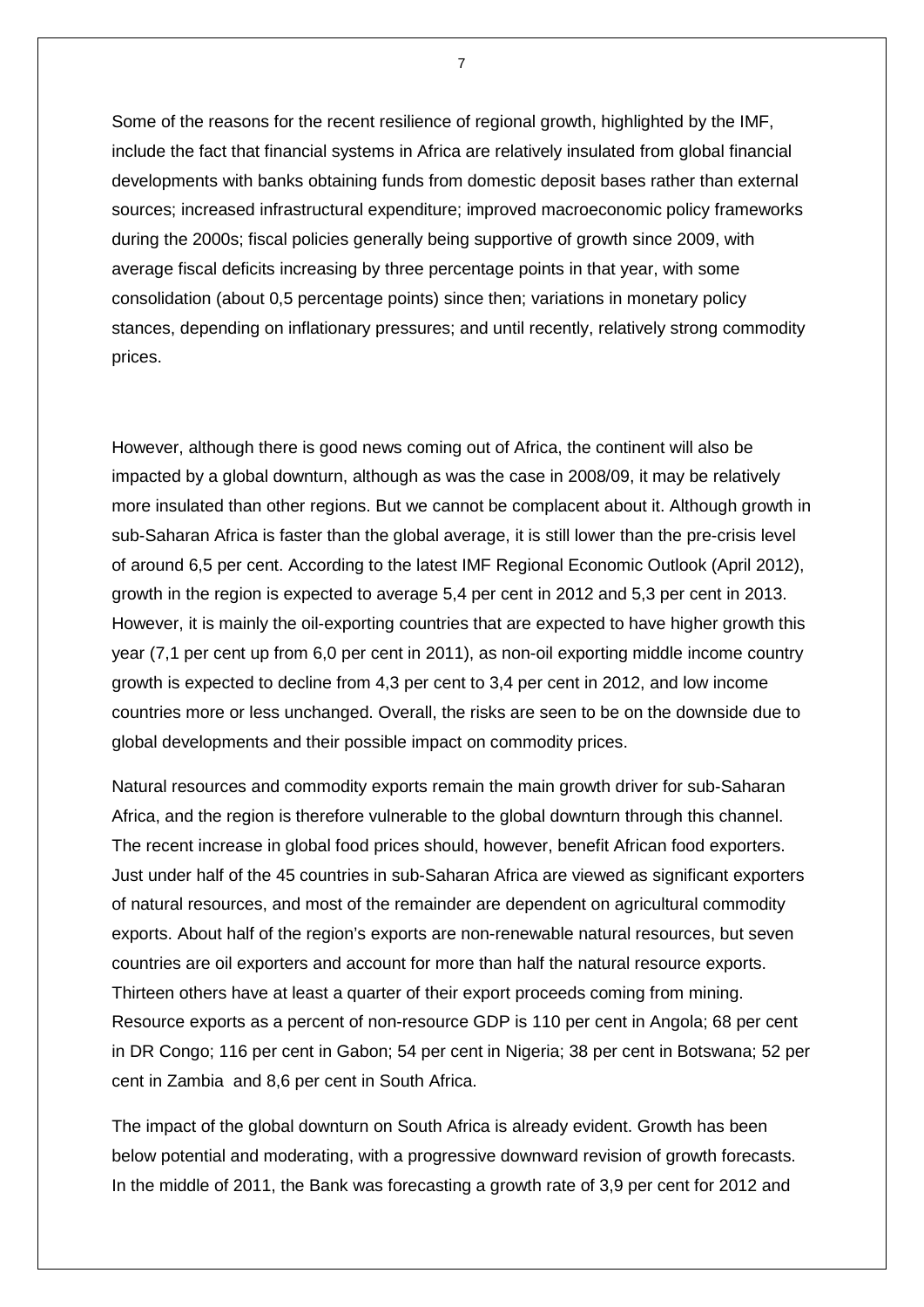4,4 per cent for 2013. The most recent forecasts now show forecasts of 2,7 per cent and 3,8 per cent for these two years, and the MPC viewed the risks to these forecasts to be on the downside. The value of merchandise exports contracted by 2,4 per cent in the first quarter of 2012and the terms of trade have deteriorated for two consecutive quarters. The resulting current account deficit contributed to a weakening of the exchange rate. Capital flows have been highly volatile in response to changing global investor risk perceptions which in turn have impacted on the exchange rate. Since August 2011, the exchange rate has depreciated by around 23 per cent against the US dollar, and the volatility has increased. Employment growth has been positive but sluggish, and we have yet to get back to pre-crisis employment levels.

Growth has been driven primarily by consumption expenditure, but even this is expected to moderate, as seen in the sharp decline in the FNB/BER consumer confidence index in the second quarter. Investment expenditure has also lagged. There appeared to be a steady recovery during 2011, but private sector gross fixed capital formation grew by only 1,8 per cent in 2012. Fortunately some growth is being seen at the public sector level, but the private sector accounts for around 65 per cent of total fixed capital formation.

In such an environment, South Africa's policy options are constrained. However we cannot just sit back and hope that the world will somehow turn around. And when it does turn around, we should be well-positioned to take advantage of the improved situation.

Macroeconomic policies can help to alleviate the cyclical elements of any possible downturn but both monetary and fiscal policies have less room for manoeuver than was the case in 2008. The recent monetary policy easing should be seen in the context of alleviating some of the strains in the economy, but we emphasised that monetary policy cannot solve the underlying problems of the economy, which will still exist even if the global economy recovers sooner than expected. We need to recognise the structural nature of the challenges facing the economy, and in addressing them we can reduce our vulnerability to global headwinds.

These include addressing the structural nature of unemployment, and require concerted policy coordination across government departments, and between government, the private sector and civil society. It is not my role to provide a comprehensive plan for structural change in the economy but allow me to mention briefly what I think are a few of the top priorities.

The continued focus on infrastructure is essential. This is investment in the future as opposed to current consumption. It is productive, it provides jobs, and it helps alleviate